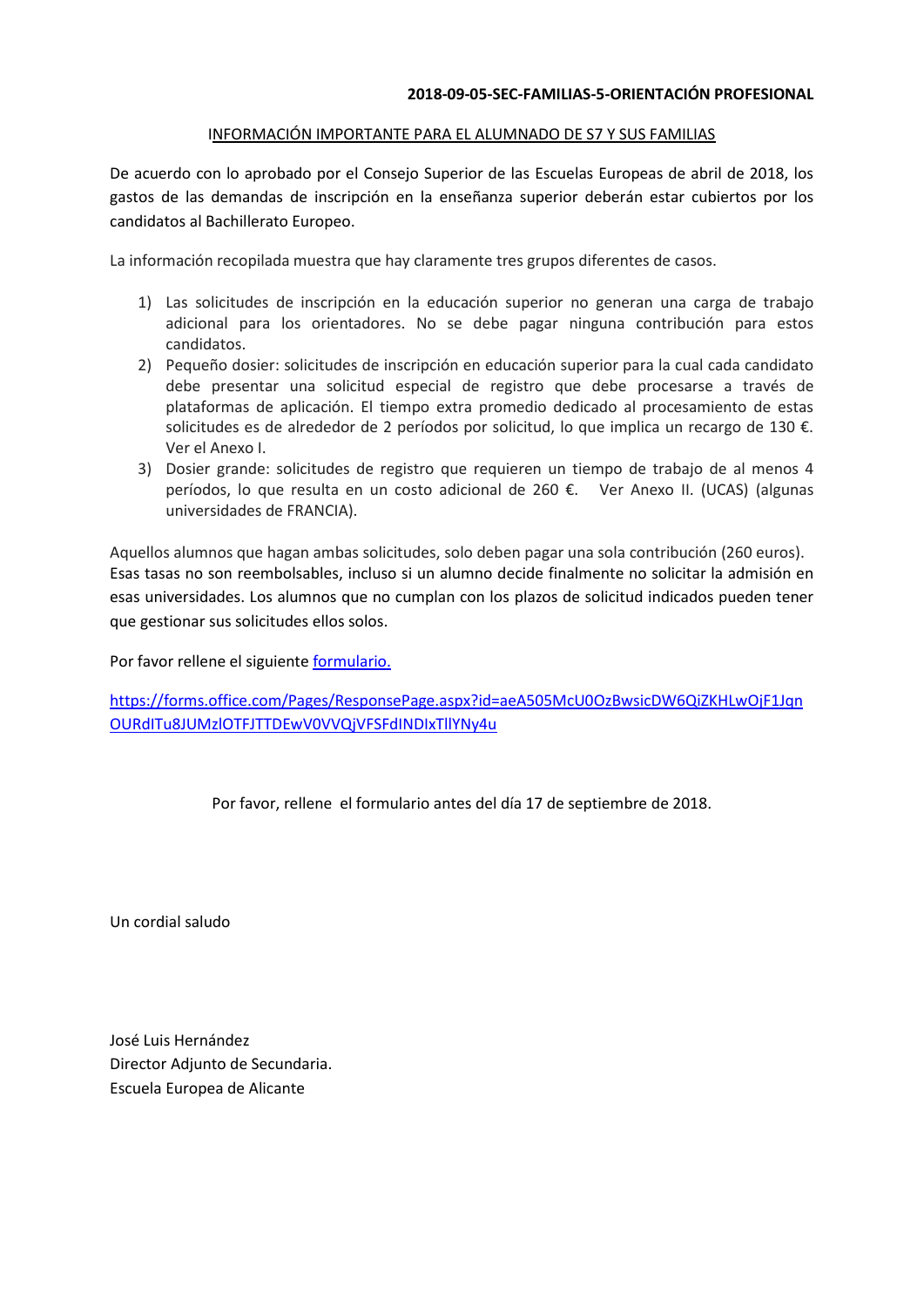## **2018-09-05-SEC-Nº5-CAREER GUIDANCE**

## **IMPORTANT INFORMATION FOR YEAR 7 PUPILS AND FAMILIES**

According to the April 2018 decision of the Board of Governors, the cost of processing higher education applications should be paid by European Baccalaureate candidates.

It emerges from the information collected that there are clearly three different groups of cases.

1) Applications for admission to higher education without any additional workload for careers guidance teachers. No fee is required to be paid for these candidates.

2) **Shorter applications**: Applications for admission to higher education that require individual applicants to submit special application files which must be processed through application platforms. The average additional time spent handling these applications averages out to 2 periods per application, giving rise to an additional cost of €130. (**See Annex I**).

3) **Longer applications**: Applications **requiring at least 4 periods to process**, giving rise to an additional cost of €260 **(See Annex II), (UCAS), (some French Universities)**

**For candidates applying for admission to both applications only one fee should be paid (260€)**

**These fees are not refundable, even if the student decides not to continue with the application for admission to these Universities. Candidates who do not respect the deadlines will have to deal with their request on their own.**

Please complete the following [form.](https://forms.office.com/Pages/ResponsePage.aspx?id=aeA505McU0OzBwsicDW6QiZKHLwOjF1JqnOURdITu8JUMzlOTFJTTDEwV0VVQjVFSFdINDIxTllYNy4u)

[https://forms.office.com/Pages/ResponsePage.aspx?id=aeA505McU0OzBwsicDW6QiZKHLwOjF1Jqn](https://forms.office.com/Pages/ResponsePage.aspx?id=aeA505McU0OzBwsicDW6QiZKHLwOjF1JqnOURdITu8JUMzlOTFJTTDEwV0VVQjVFSFdINDIxTllYNy4u) [OURdITu8JUMzlOTFJTTDEwV0VVQjVFSFdINDIxTllYNy4u](https://forms.office.com/Pages/ResponsePage.aspx?id=aeA505McU0OzBwsicDW6QiZKHLwOjF1JqnOURdITu8JUMzlOTFJTTDEwV0VVQjVFSFdINDIxTllYNy4u)

Please complete this form by September 17<sup>th</sup> 2018.

Regards;

José Luis Hernández Deputy head Secondary European School Alicante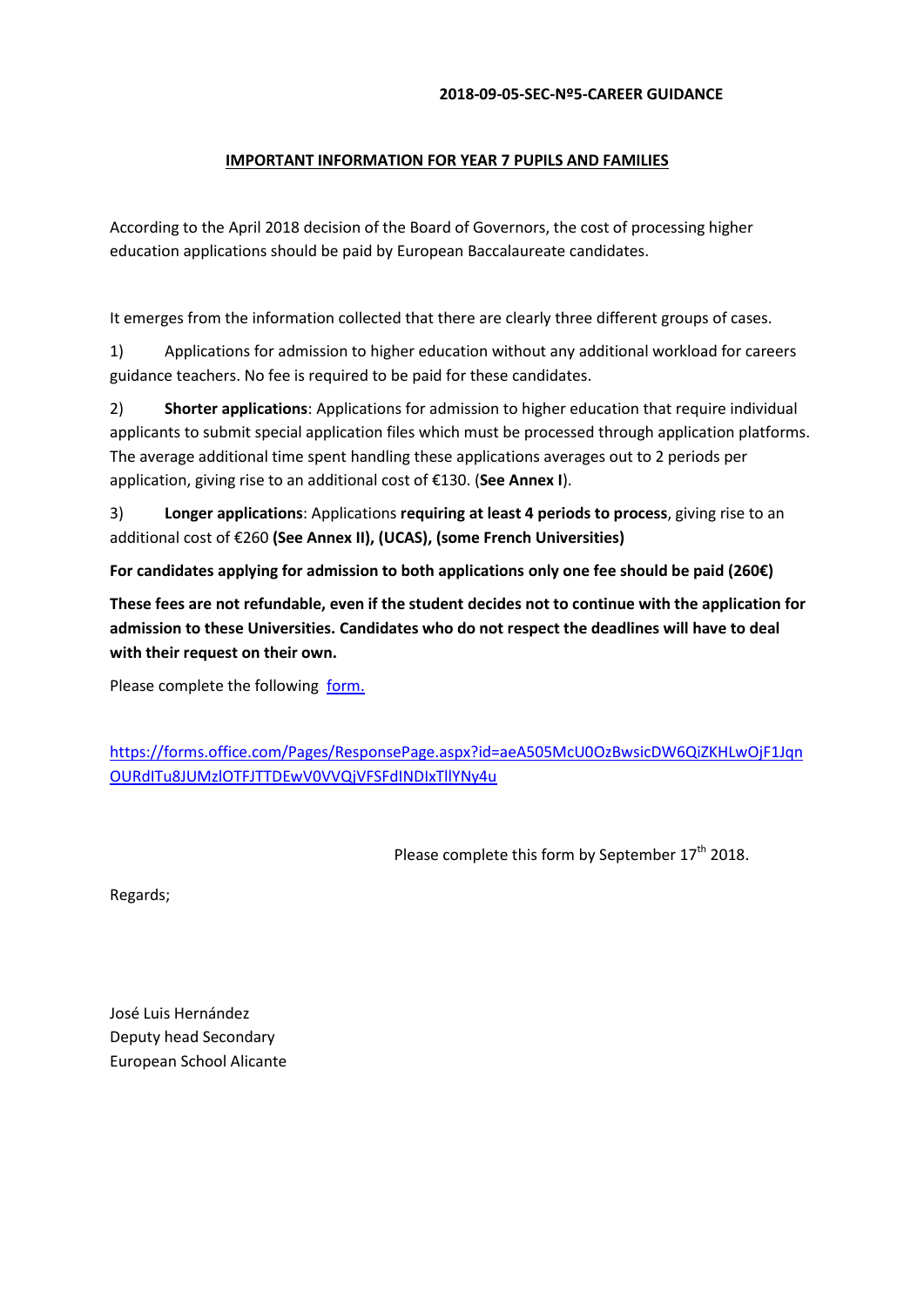Tasks associated with this could include:

- Advising and guiding the student throughout the application process;
- Informing parents and students of relevant meetings
- **•** Answering emails
- Organising individual interviews, to include parents where necessary to discuss their child's application and choice of course and offer guidance for filing an online application.
- Preparing a guidance document on the European system for those who request it.
- Being aware of university deadlines and ensuring that students meet them, if necessary by reminding teachers and pupils by email.
- Ensuring that s/he completes the forms correctly bearing in mind the specific nature of the European schools.
- As head of the school, informing about the level of the class concerned
- Checking that the applicant is on schedule with the application and has confirmed her/his desired destinations.